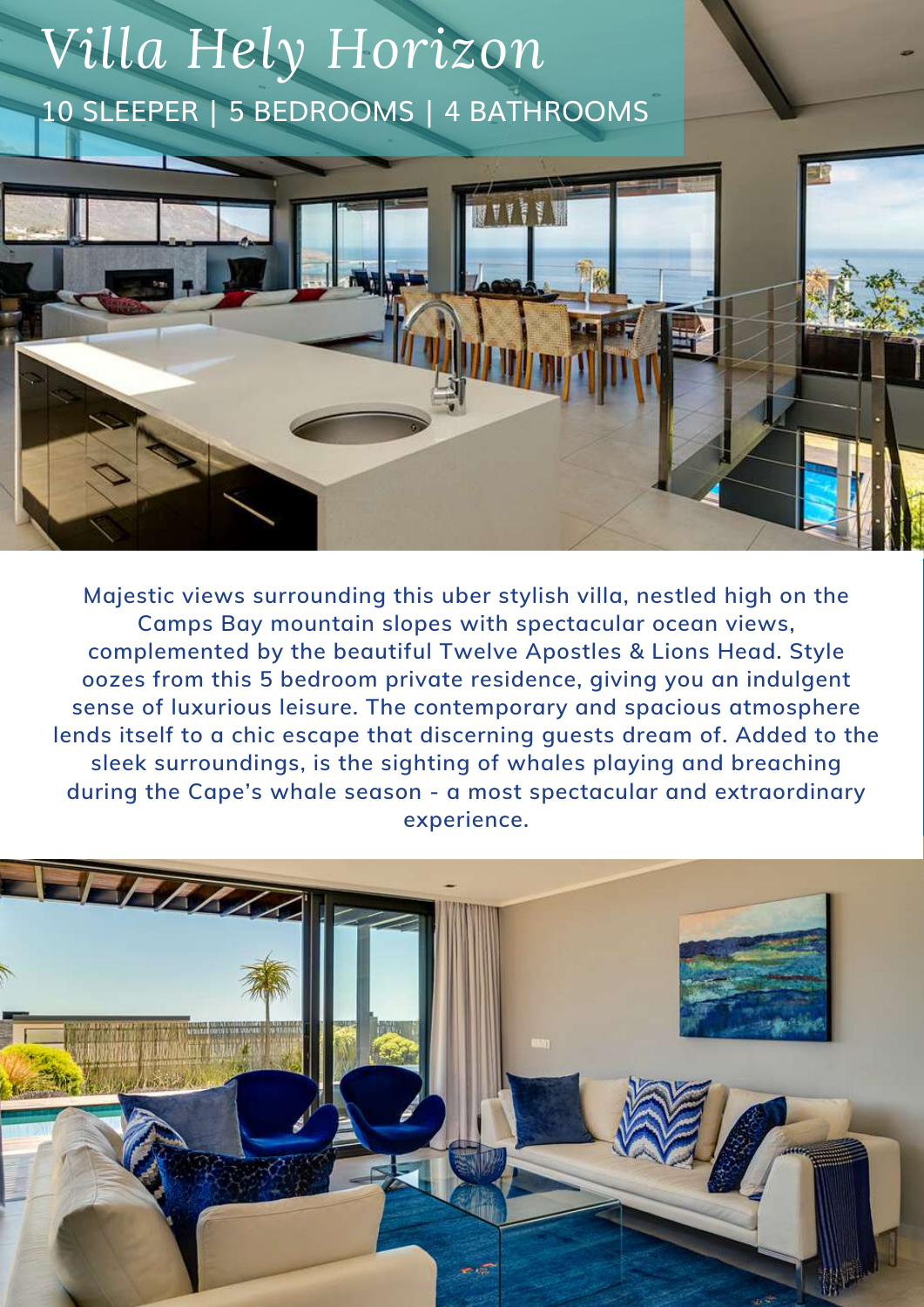# *Features*

- Wireless internet
- Alarm linked to the armed response unit  $\bullet$
- Digital safe
- Housekeeping Monday to Friday with weekends and public holidays optional
- All linen, towels, and beach towels included
- Hairdryers, liquid soap and shower gel incl.
- Sea and mountain views
- Double garage with direct access to house, one parking space behind a gate and 2 offstreet parking spaces.
- Pool size 10x3m with child safety cover & solar heating
- 6 Sun loungers
- Wood burning BBQ  $\bullet$
- Fireplace  $\bullet$
- Gas stove, electric oven, coffee machine
- Washing machine, dryer, dishwasher  $\bullet$
- Full satellite TV, DVD
- Solar UPS system, meaning the power is never interrupted

•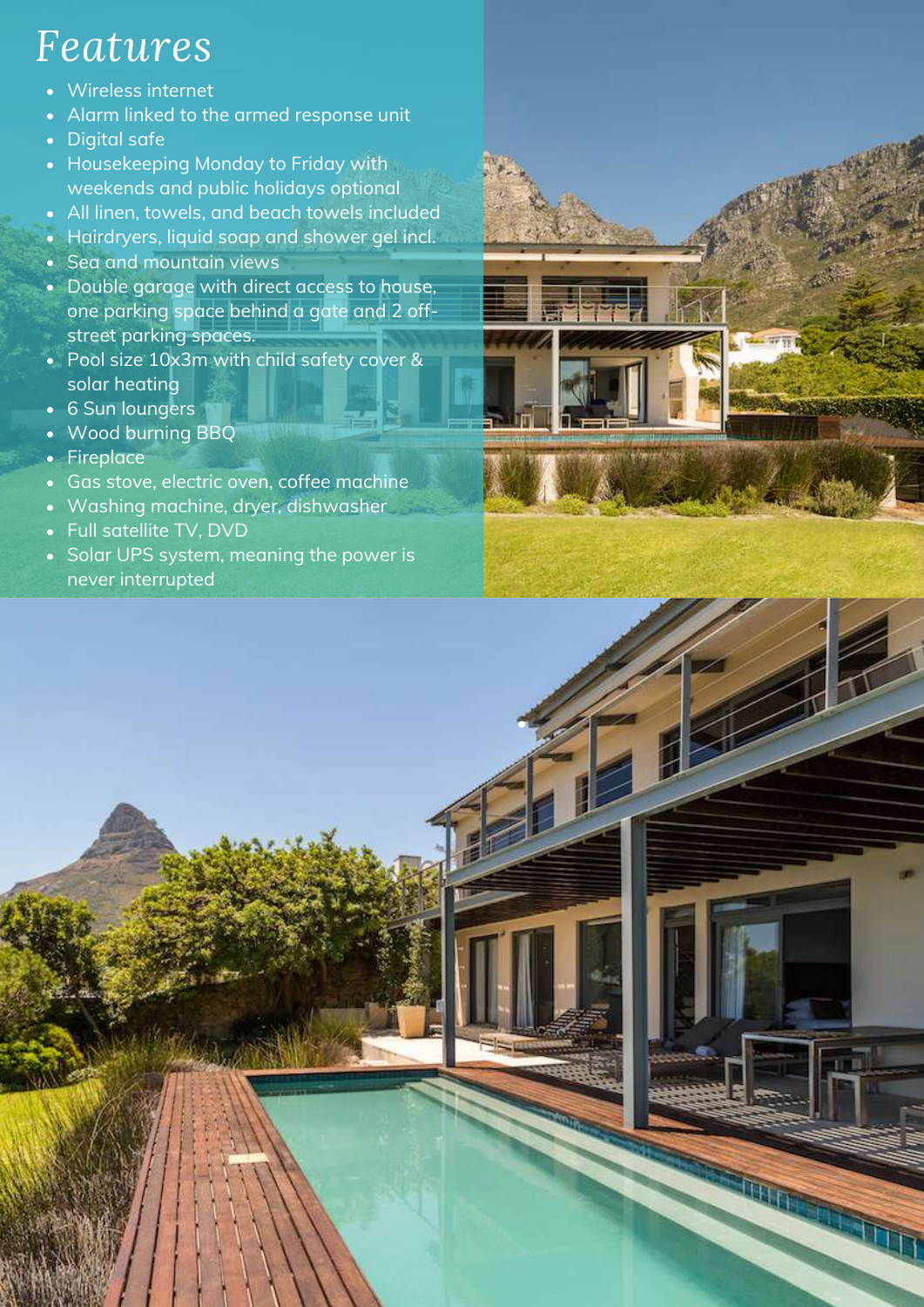# *Living Area*

- Main living, dining and kitchen area on upper level open plan
- Air-conditioning/heater.
- Glass sliding doors opening up to balcony with sea and mountain views
- 10-seater dining table
- 10-seater patio table
- Separate scullery
- Lower level kitchen and lounge open plan with sliding doors to pool patio
- Pool area: 8 x loungers, 4-seat table and 2 benches



省正的

i (III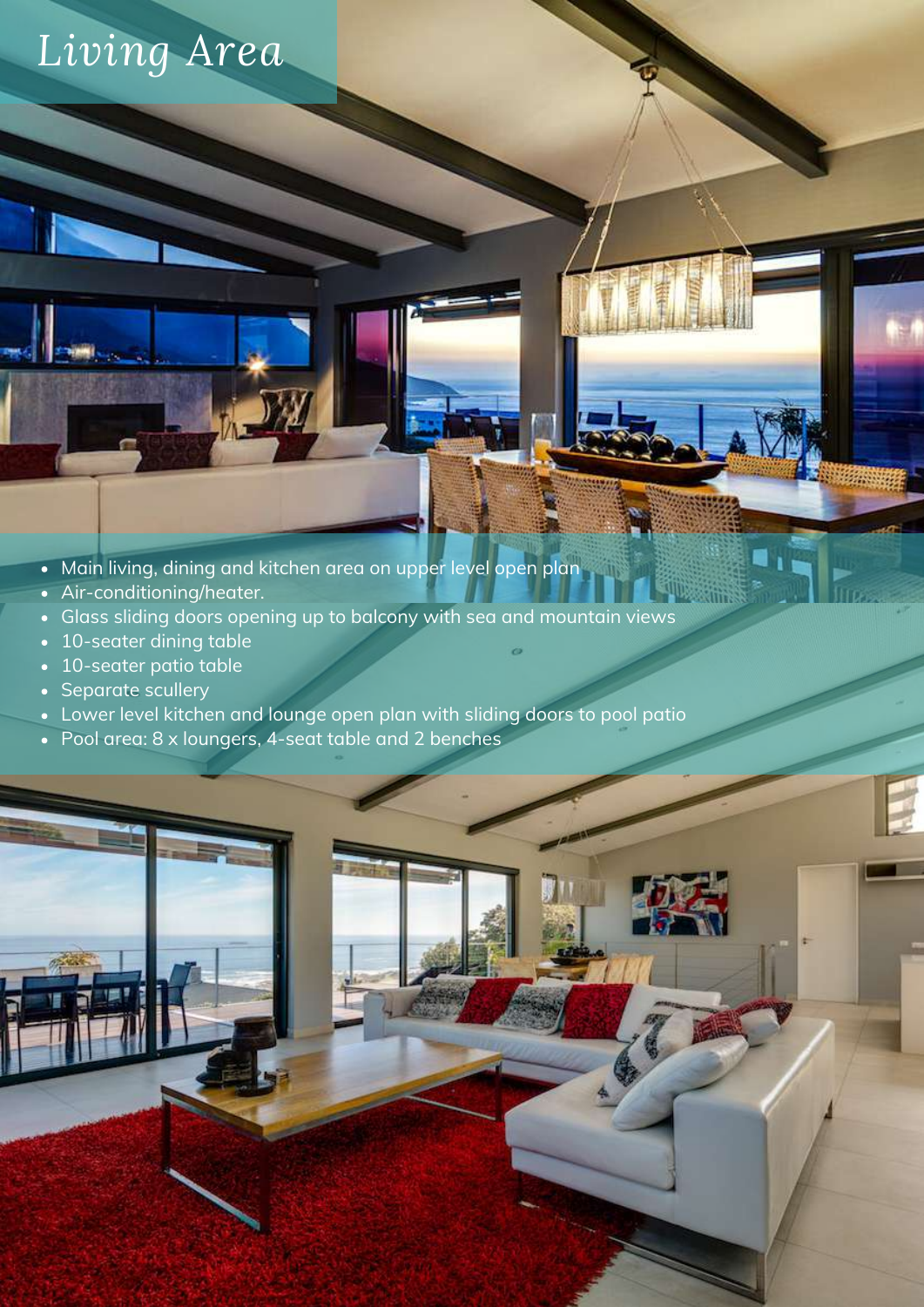# *Bedrooms*

## BEDROOM 1 - UPPER LEVEL

- King size bed converts to 2 singles on request
- Glass sliding doors leading to balcony with sea and mountain views
- En suite bathroom with large bath, separate shower and double basin.
- Air-conditioning/heater

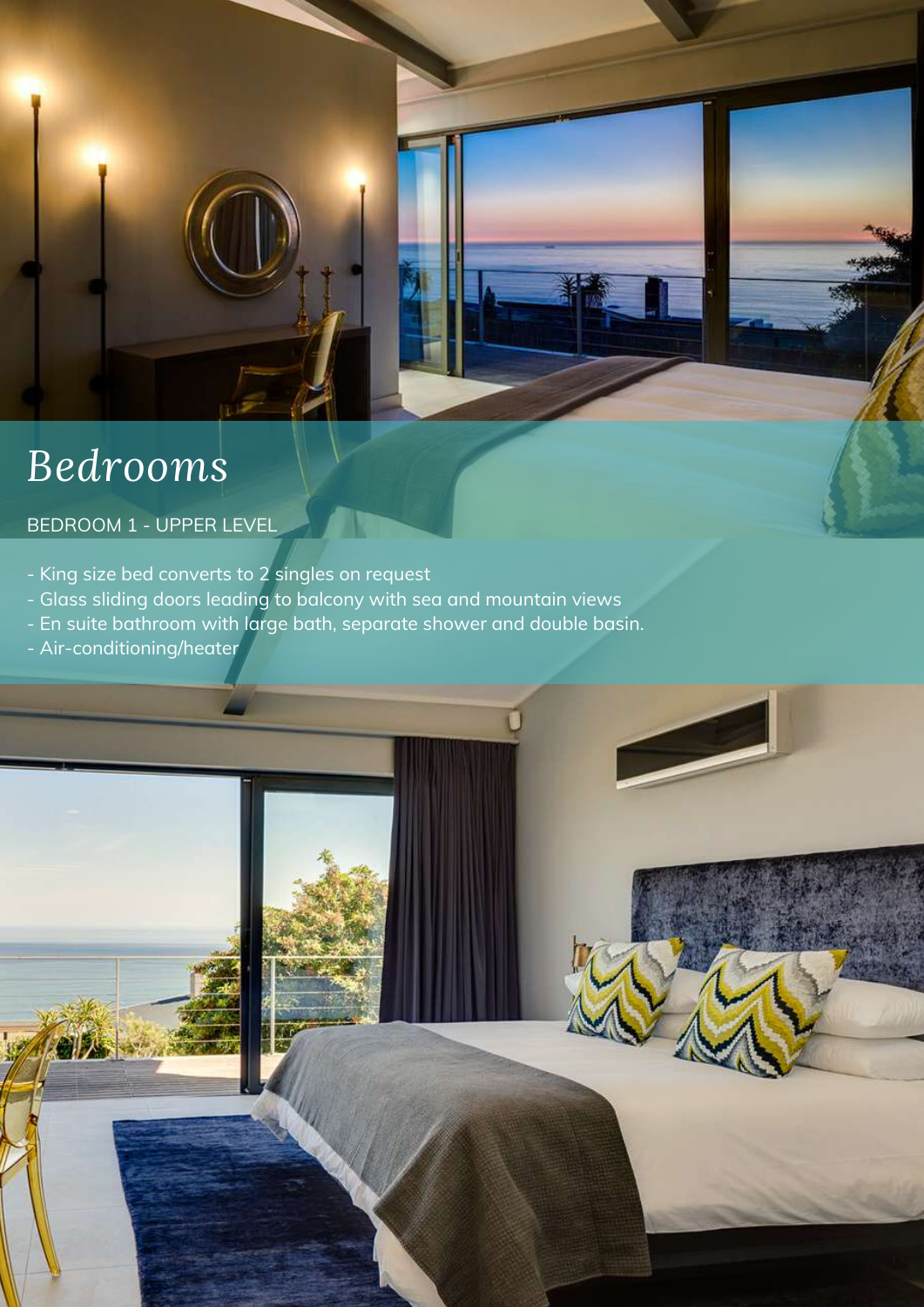## BEDROOM 2

Leh . Sie.

- Queen size bed

- Glass sliding doors leading to pool, patio and garden with sea and mountain views - En-suite bathroom with bath and separate shower

## BEDROOM 3

- Queen size bed
- Dedicated bathroom with shower

- Glass sliding doors leading to pool, patio and garden with sea and mountain views

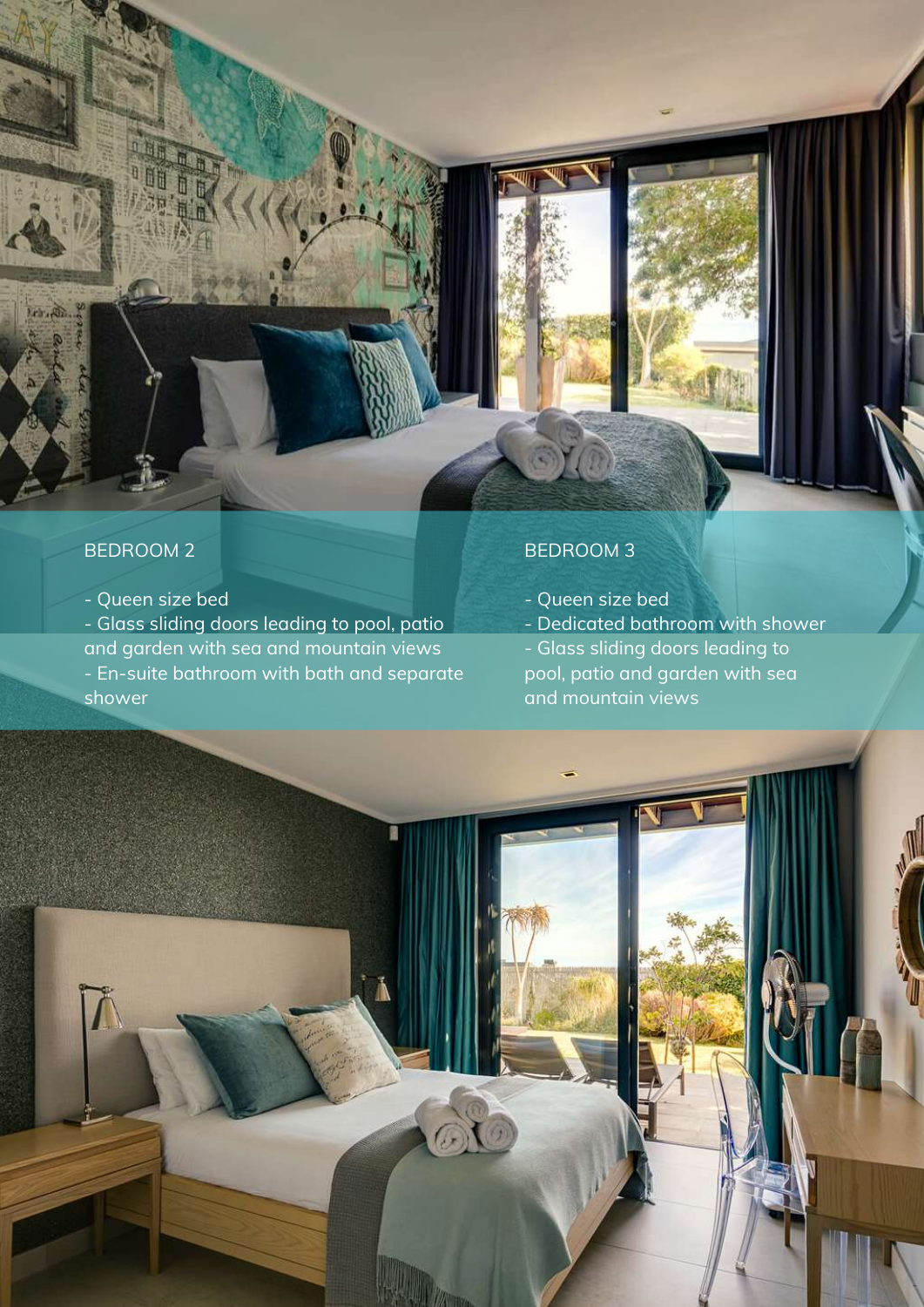### B E D R O O M 4

- King size bed can be made up as twins on request - Shares bathroom with bedroom 5, Shower in bathroom - Glass sliding doors leading to pool, patio and garden with sea and mountain views

#### B E D R O O M 5

- King size bed can be made up as twins on request - Shares bathroom with bedroom 4, shower in bathroom - Gla s s slidin g d o o r s le a din g t o pool, patio and garden with sea and mountain views